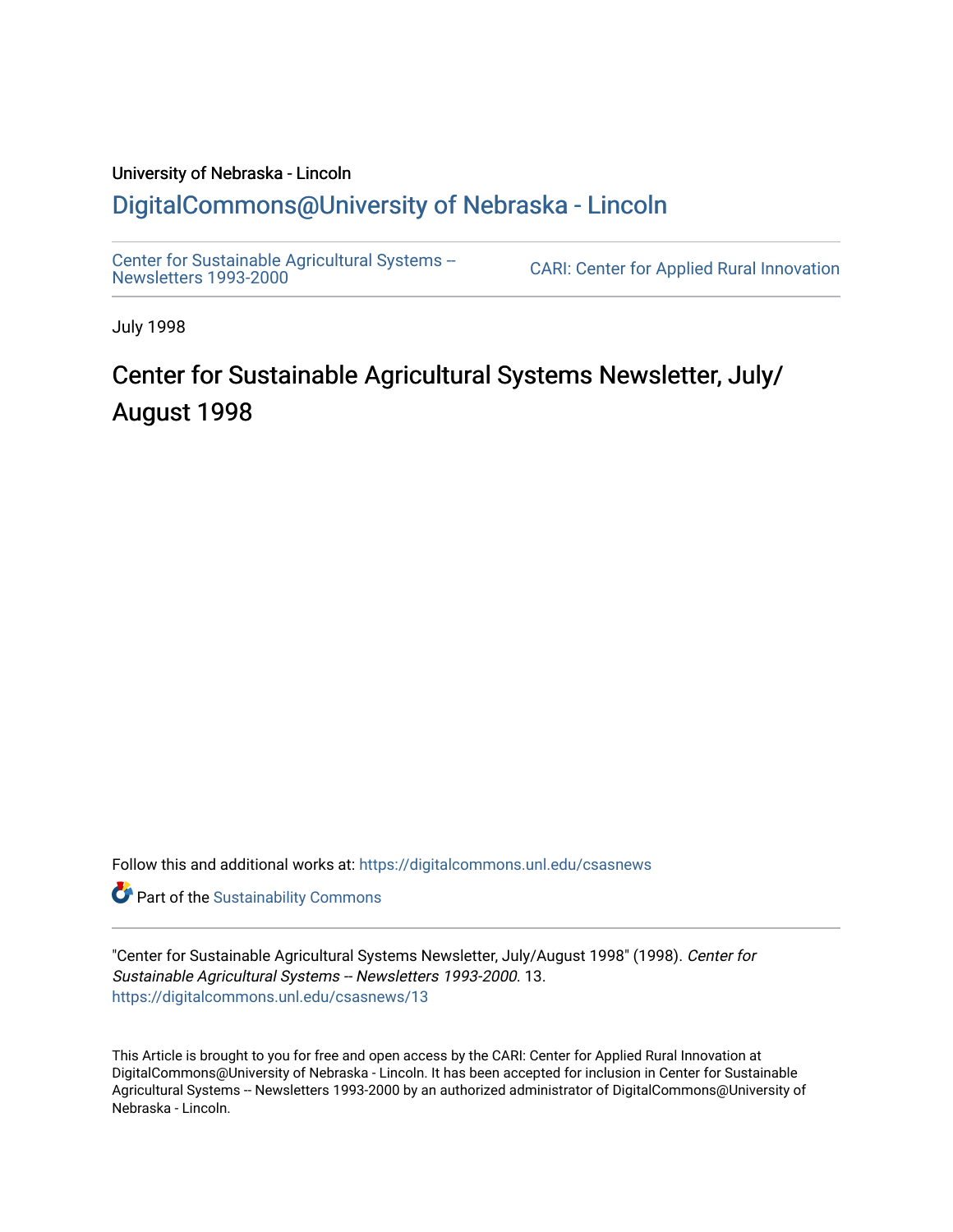# **Center for Sustainable Agricultural Systems**

## **July-August, 1998 Newsletter**

# **Centers Propose Education on Conservation**

## **Buffers: The Rural/Urban Interface**

 Conservation buffers of woody perennials and other plantings, such as windbreaks and riparian filter strips, have long been recognized as important for livestock, for crop production, and for attenuating the impacts of weather. Tree windbreaks are an important component of the Integrated Farm at the University of Nebraska-Lincoln Agricultural Research and Development Center. Several public agencies have long promoted these plantings for conservation purposes, and substantial funding is available from federal and local sources, such as the Nebraska Resource Districts. Yet conservation buffers continue to be an underexploited resource for Nebraska farmers.

A proposal submitted in March to USDA by CSAS brings together specialists from UNL, the National Agroforestry Center (Forest Service and Natural Resources Conservation Service) in Lincoln and the North Central Regional Center for Rural Development at Iowa State University to focus on the economic and social constraints to adoption of conservation buffers. This proposal has letters of support from 10 organizations including the Nebraska Sustainable Agriculture Society, the Conservation Tillage Information Center, and North Central Region SARE. The \$1.9 million proposal (pending as of this writing) uses a multi-partnered, integrated approach that includes research to determine the factors that impede adoption of conservation buffers as well as an education campaign using farmer and landowner workshops, direct mailings, interactive television programs, and other methods of reaching private landowners with information about the benefits of conservation buffers.

#### **Challenges at the Rural/Urban Interface**

 A valuable extension of the application of conservation buffers in agriculture is their use at the boundary between agriculture and city dwellers -- the rural/urban interface. People in urban areas are among the most important clients for products from agriculture, yet there is a growing distance between urban and agricultural sectors. The increasing concentration of U.S. farming on basic crop commodities and the dominance of processing and advertising from vertically integrated major food companies has accentuated this distance from field to household. A Nebraska farmer should not be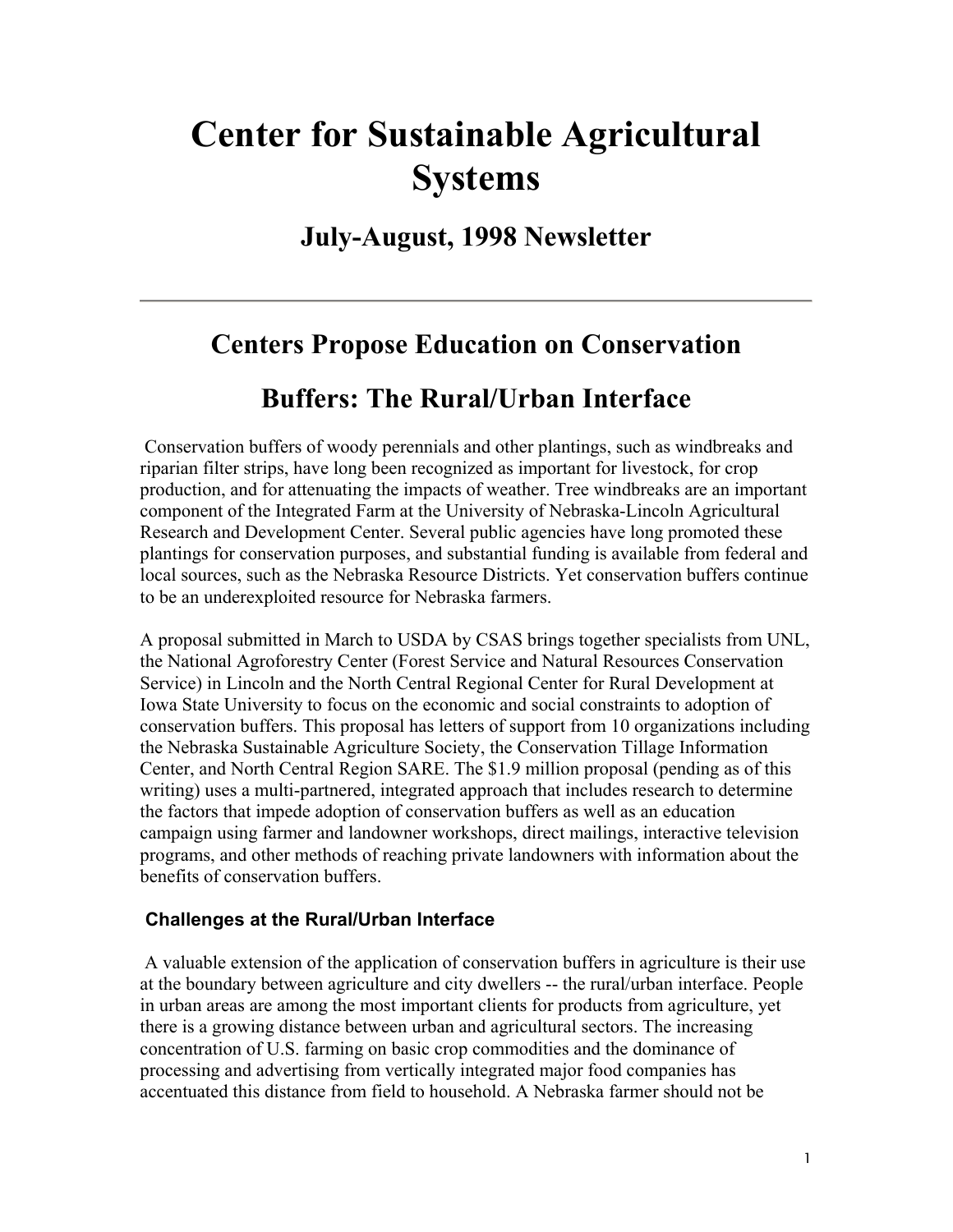surprised to learn that people living across the fence have little idea how these fields of basic grains eventually make their way to the table. Repeated applications of chemical fertilizers and pesticides, use of large field equipment producing noise and dust, and limited or no jobs in agriculture make farms a perceived liability to their urban neighbors rather than a source of pride and a viable part of the local economy. On the flip side, the environmental impact that urbanization has on its agricultural neighbors and the threats and pressures of urban-driven agricultural policies and regulations create a *zone of tension* where these two land uses meet.

Woody conservation buffers are seen as one way to *buffer* or separate the activities of the farm and town. Such a band-aid approach of using narrow bands of plantings of windbreaks or riparian buffer strips can potentially screen off the farms and some of the dust, noise, and chemical drift. These buffers can also prevent some encroachment by snowmobiles, dogs, and garbage that moves from homes onto farmland. This function is analogous to the tall barriers built along some interstate highways that course through large cities. However, this use of buffers as screens or barriers does little to solve the greater challenge at hand and may reinforce an Aus versus them $\omega$  mentality. This approach certainly does not bring urban people closer to agriculture, nor does it capitalize on the fuller suite of benefits of buffers (e.g., recreational opportunities such as birdwatching, hiking and biking; wildlife habitat; aesthetics; landscape diversity) that can be shared by farm and town folk alike.

#### **From Tension Zone to Common Ground**

 Rather than promoting buffers as a means to *separate* the town and the farm at this interface, we should reconceptualize this boundary as an area to create and enhance the interaction between farms and communities. The AWorking Trees@ concept coined by the National Agroforestry Center could be extended to a buffer system that works for people on both sides of the interface area. These multi-use buffer zones can be areas of recreational and aesthetic enjoyment that are otherwise unavailable in the immediate vicinity. They can serve as zones for education about agriculture, food, and protection of natural resources. Buffers could potentially provide economic opportunities for people on both sides either through designs that enhance specialty crop production, incorporation of plant materials for craft and floral activities, or promotion of recreational activities. Further, they could serve as a clear delineation of activities -- a boundary beyond which urban expansion should not go, and where natural resources valued by both parties are protected and showcased.

Whether a buffer system is legally in public or private hands, it should be one that is designed to incorporate a shared vision of the two groups, thereby effectively changing it from a *tension zone* to one of *common ground*. The mere exercise of joint planning for this small but critical piece of land would provide a focused forum in which to initiate communication between these two groups. The mentality of a *shared ownership/shared responsibility* should foster care and concern for the area which ultimately determines the sustainability of this area. Such win-win solutions as AWorking Trees for the Rural/Urban Interface $\omega$  are appropriate for a coming century when land will be more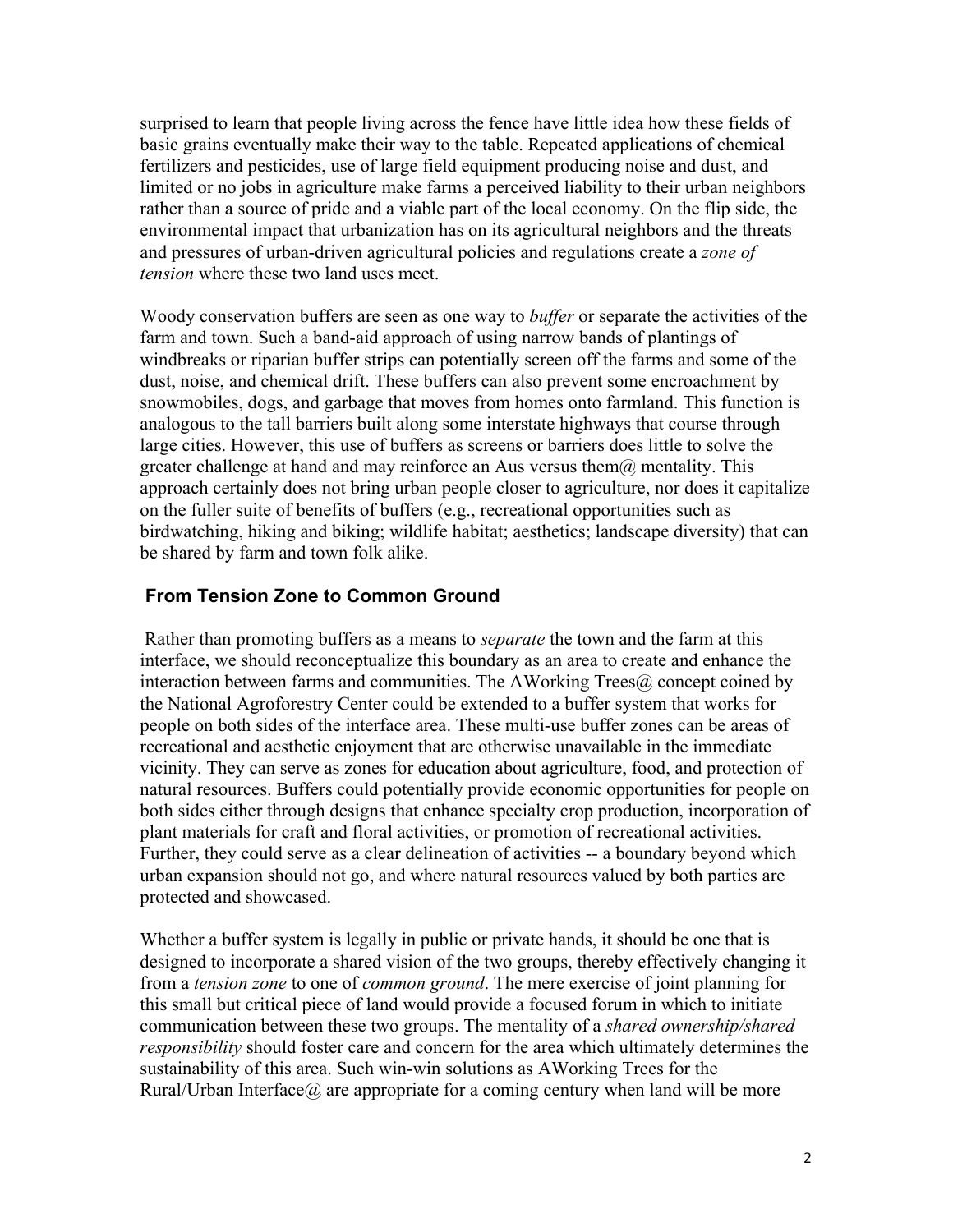scarce, and we face increasing pressures to find ways to more wisely use these resources to benefit the people and the environment.

*Submitted by Charles Francis and Michele Schoenberger*

#### **Highlights of Upcoming Book: Under The Blade**

 This article is the second in a series that highlights information in a book to be published this December by Westview Press titled *Under the Blade: The Conversion of Agricultural Landscapes*. Richard Olson focuses on a landscape perspective on farmland conversion. Olson co-edited the book with Tom Lyson. Authors who contributed chapters are from universities around the country. For more information, contact Olson at the CSAS office, or e-mail him at csas005@unlvm.unl.edu.

#### **Under the dome**

When we think of the loss of farmland, we often think only of a reduction in our ability to produce food and fiber. But rural landscapes have many other functions. The excellent book *Our Ecological Footprint* (1996) illustrates this point with a clever thought exercise. Imagine enclosing a city such as New York under a huge plastic dome that allows light to pass but nothing else. The city is cut off from the surrounding countryside. Now imagine the effect of this enclosure on the environment of the city. The air grows stale and polluted, sewage accumulates, and supplies of clean water, raw materials, and food are depleted. Of less immediate concern to the trapped residents, their world no longer includes most other species, opportunities for recreation and aesthetic enjoyment of rural areas, or an environment conducive to rural cultures (can you imagine the Amish maintaining their culture within the dome?). Rural landscapes provide many functions other than food production.

The next step in this exercise is to expand the dome=s edge beyond the city limits. How large an area of the surrounding landscape needs to be enclosed to allow the domed city to be sustainable? The answer depends on the population of the city, consumption patterns, and the characteristics of the surrounding landscape (see next article). For its water alone, New York City depends on watersheds totaling 1900 square miles.

#### **Structure and function**

 Development alters both the structure and function of landscapes. For example, paving 10-20% of a watershed can double the amount of runoff. Downstream parcels are affected; the impact of development is not restricted to the developed parcel. This interaction among parcels determines landscape function, and is the reason that the effects of development are often greater than the amount of built land would suggest.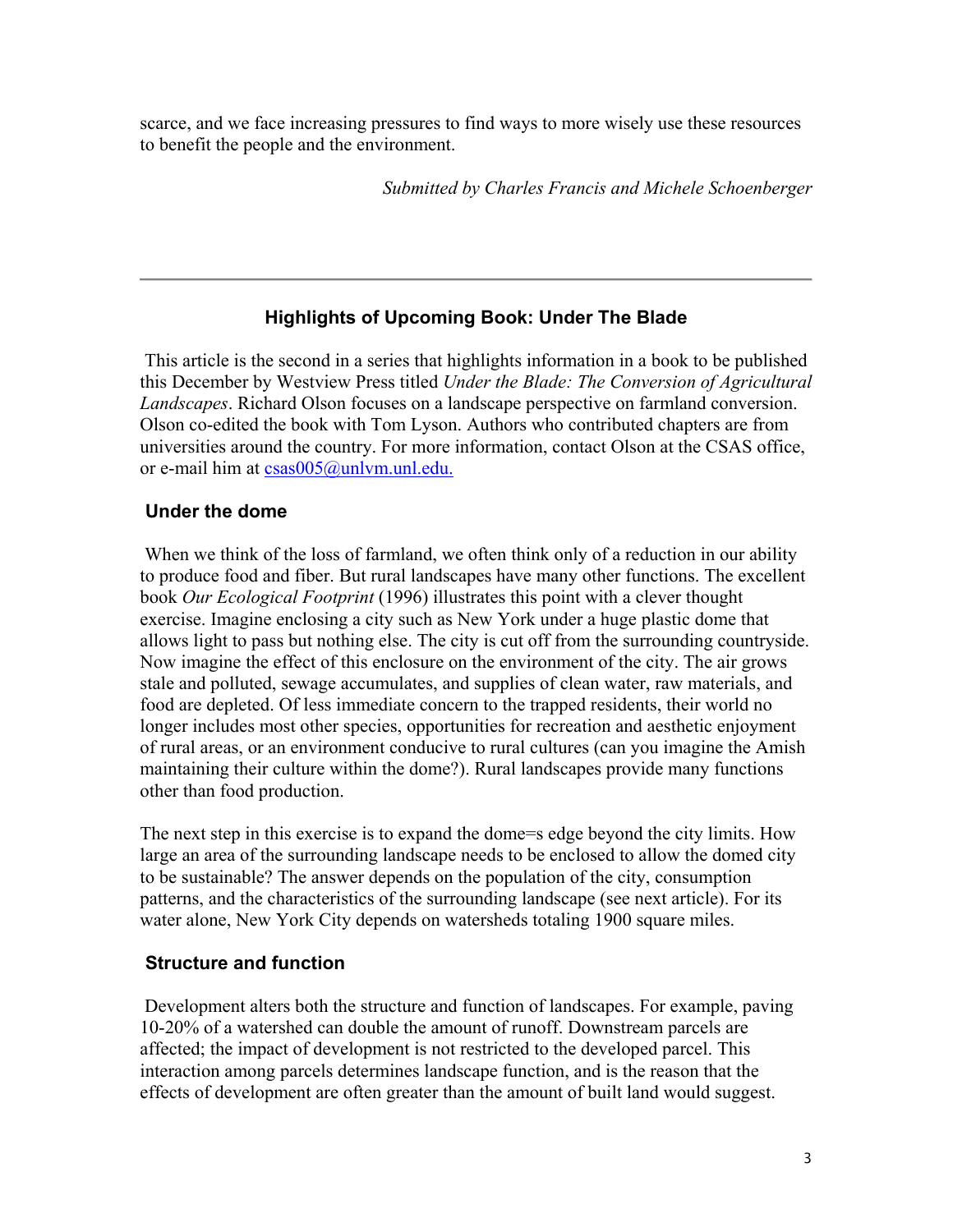Andrews and Chetrick (1988) examined the relationship between population density and agricultural production for 51 counties near the New York and Philadelphia metropolitan areas. Their analysis controlled for differences in productivity due to different levels of inputs (land, capital, fertilizer, labor, livestock). Their study showed that a 1% increase in population in a suburban county reduced the agricultural output of the average farm in that county by 0.1-0.2%, *independent of any change in the levels of inputs used*. Development not only eliminates agriculture from the developed parcels, it reduces the productivity of the remaining farms.

As traffic increases, farmers have difficulty moving equipment between fields. Field operations such as spraying may have to be modified or curtailed to avoid complaints from neighbors, and complaints may escalate to costly law suits or regulatory restrictions on farming activities. Dogs may harass livestock, and theft and vandalism increase. Ultimately, as the number of farms decreases, the infrastructure needed to support the remaining farms declines. Local equipment, seed, and fertilizer dealers go out of business, forcing the farmer to travel further to obtain supplies. Escalating land prices prevent new farmers from gaining a foothold, and an impermanence syndrome takes hold in which farmers believe development is inevitable. Much of the farmland surrounding any American city is owned by speculators and rented to pay the taxes until development occurs.

#### **Preserving landscape function**

 There are ways to reduce the deleterious effects of development on landscape functions. Houses can be clustered on the less productive or less environmentally sensitive land, and permanent conservation easements attached to the remaining land. Streets can be made narrower to reduce impervious surfaces. Greenbelts can separate and buffer agriculture from urban areas. Corridors can be retained between natural areas to allow movement of wildlife.

Because landscape functions are the result of the interactions among all parcels, preserving landscape functions requires some constraints on private property rights. The allowable uses of a piece of land need to be considered in the context of the whole landscape and society=s objectives for landscape functions. This approach results in some very contentious philosophical and legal conflicts. Some of the legal aspects of land use and farmland preservation will be discussed in the next article in this series.

#### **References:**

Andrews, M.S. and J. Chetrick. 1988. Agricultural productivity in densely populated areas. Landscape and Urban Planning 16:311-318.

Wackernagel, M. and W. Rees. 1996. Our Ecological Footprint. New Society Publishers, Philadelphia.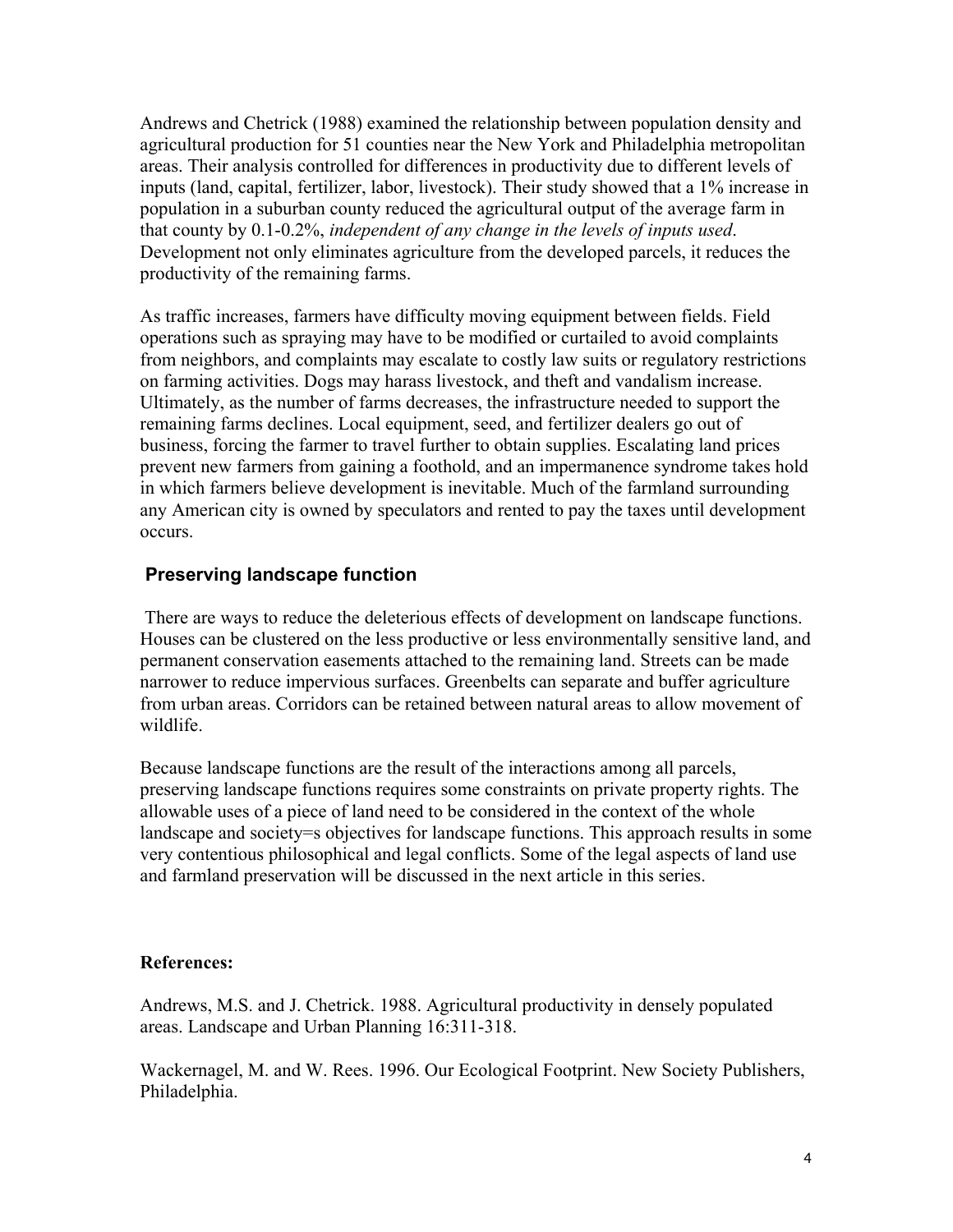#### *Using Ecological Footprints to Define Sustainability*

 Ecological Footprint Analysis is an accounting procedure pioneered by Mathis Wackernagel and William Rees at the University of British Columbia for estimating the area of productive land necessary to sustain current levels of resource consumption and waste discharge by a particular human population (see previous article). An analysis uses information on land use, land productivity, population, consumption, and trade to estimate ecological footprints. It can be applied to a person, household, city, country, or the whole world, and can be conducted at different levels or detail depending on available information, time, and the goals of the user. It is especially useful as an educational tool for illustrating our dependence on ecosystems, and a policy tool for identifying imbalances between a population and its resource base.

In an ecological footprint analysis done by CSAS, resource consumption in the United States during 1994 was found to exceed its productive land base by a factor of four (10.4 ha estimated footprint per capita vs. 2.7 ha productive land per capita). By exceeding its productive land area, the U.S. is effectively drawing on land outside its boundaries or temporarily consuming natural capital. The results of the analysis are even more grim when considering trends of increasing population growth and per capita consumption since 1994, thereby resulting in even greater disparity between the current footprint and the area of productive land.

Reducing the U.S. footprint is a major challenge. Any transition to a more sustainable society requires identification of strategies that will allow individual consumers to reduce their impact on the natural resource base. Assuming that a country=s footprint is the aggregate of its household footprints, directing strategies within the context of a household is appropriate.

Strategies to reduce the U.S. ecological footprint include the following:

- Diets would be vegetarian or nearly so, with a significant proportion of consumed food being grown on-site.
- Household energy needs would be met the majority of the year by a renewable energy source.
- Household energy-use efficiency would be greatly improved through the installation of low-watt appliances (e.g., compact fluorescent bulbs).
- Areas surrounding houses would be planted to functional vegetation (e.g., trees for shade, vegetables for food).
- Second-hand stores and garage sales would be the first places to shop for apparel and personal care products.
- Trains, buses and bicycles would be the primary means of transportation.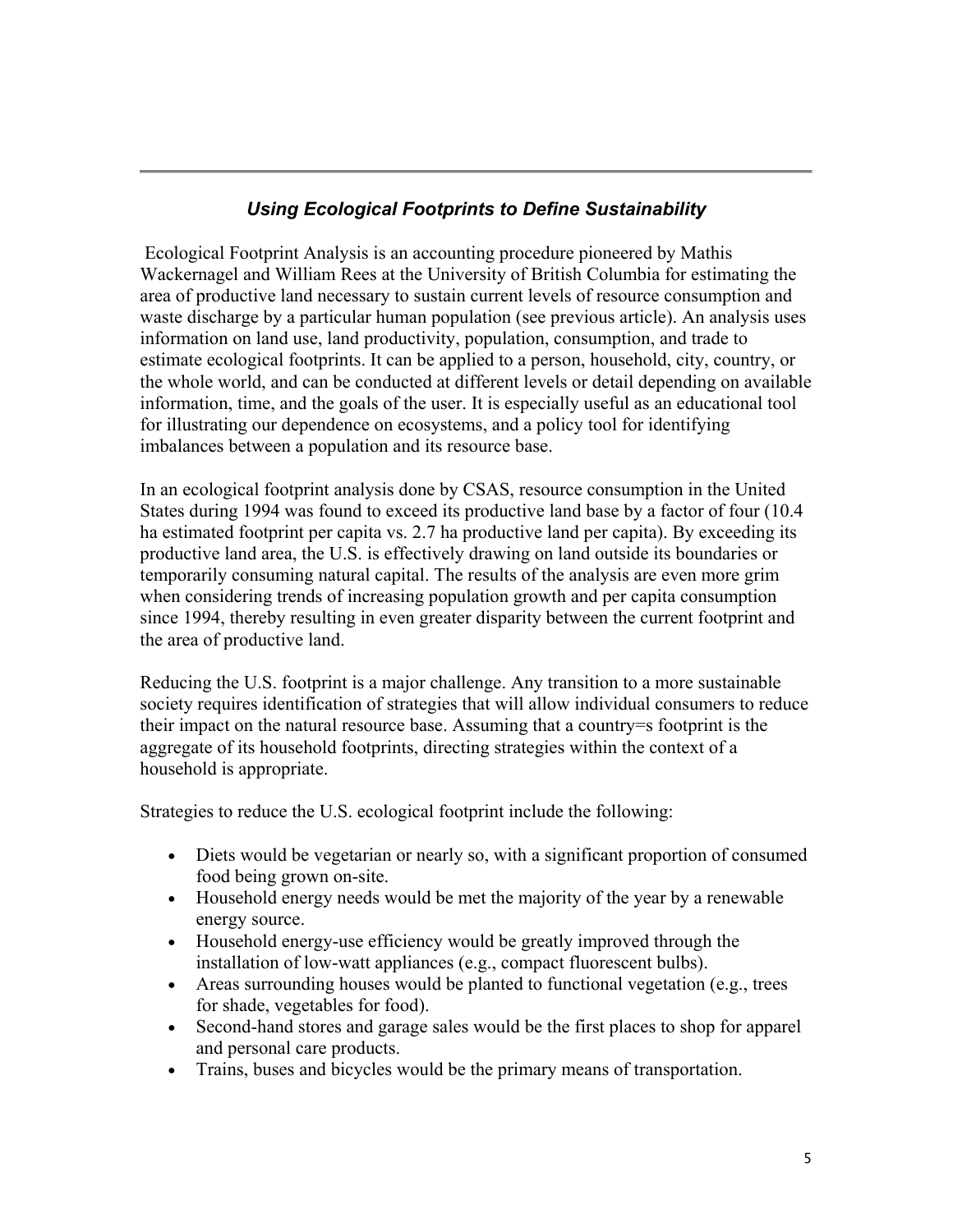- Greater responsibility for personal health would be taken by family members through the adoption of strategies that prevent sickness.
- Family entertainment would be exclusively home-centered.

Details of any transition to create a smaller household footprint will vary depending on climatic and social factors. However, increased use of renewable energy sources seems to be a basic requirement. As a result, technology plays a central role in reducing ecological footprints. However, many strategies do not rely on technology, but on simple changes in behavior instead. Changing our diets, choosing not to drive, and taking more responsibility for our own health significantly reduces our personal footprints, and often requires less technology, not more.

Perhaps most significant in efforts to make household footprints smaller is that many changes in consumption patterns are synergistic. Changing our diets to reduce consumption of energy-intensive foods will likely improve personal health. Opting to ride bicycles in place of driving will improve aerobic fitness as well as reduce carbon dioxide emissions. Adapting homes so that food can be grown on-site will reduce reliance on non-renewable resources. Opportunities for synergy are many, and indicate that doing one thing to reduce our household=s (and country=s) ecological footprint will often yield multiple positive effects for ourselves and the environment.

*Submitted by Mark Liebig and Richard Olson*

Editor=s Note: Two CSAS posters on the ecological footprint concept were presented by Mark Liebig at the Soil and Water Conservation Society annual conference in San Diego, CA, July 1998. The posters were part of a special session on environmental effects of land use changes.

#### *CSAS Fall Seminar Series*

*Small Farming Systems for the Midwest: Waking Up to Promising Possibilities* is the theme for the following seminars, to be held at 3:00 on Tuesdays in the UNL East Campus Union.

15 Sep Chuck Hassebrook - Walthill, NE A time to act for family-sized farms 22 Sep Lynn Byczynski - Lawrence, KS Successful systems for market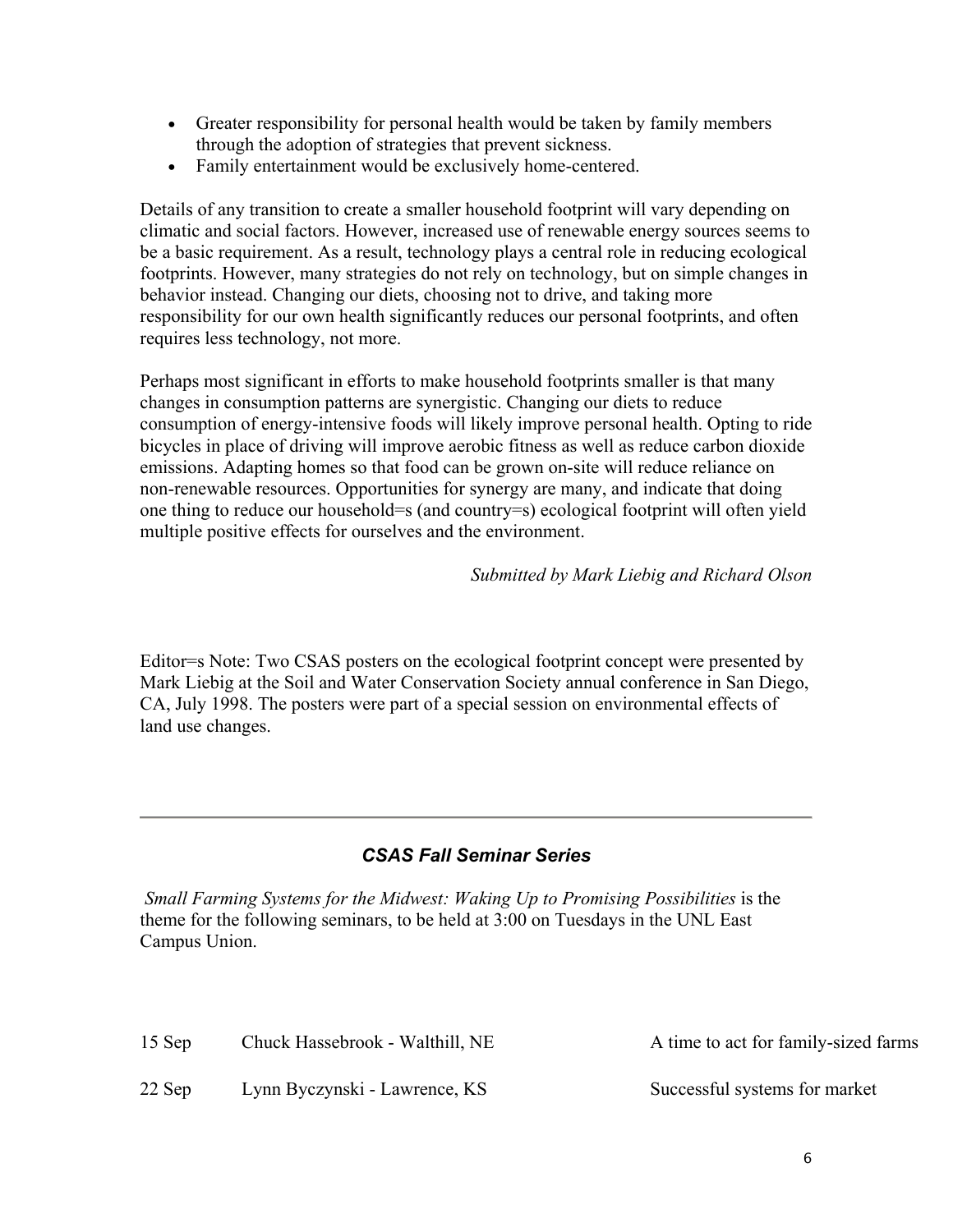#### gardening

| 29 Sep   | Tom Frantzen - New Hampton, IA        | Hogs, hoop houses, and holistic<br>management: A diversified<br>crop/livestock farm      |
|----------|---------------------------------------|------------------------------------------------------------------------------------------|
| 6 Oct    | Tom Wahl and Kathy Dice - Wapello, IA | Trees and herbs: A multi-storied<br>agricultural system for southeastern<br>Iowa         |
| 13 Oct   | Deborah Stinner - Wooster, OH         | Innovation guided by culture: Amish<br>farms in Ohio                                     |
| 20 Oct   | Muriel Barrett - Sutherland, NE       | Adding value: Pastured-poultry, direct<br>marketing, agritourism and other<br>strategies |
| 27 Oct   | Tom Larson - St. Edward, NE           | Integrating management intensive<br>grazing with crop production                         |
| 3 Nov    | Dave Welsch - Milford, NE             | A diversified organic croplivestock<br>system                                            |
| $10$ Nov | Larry Mawby - Suttons Bay, MI         | Making a small farm work: Lessons<br>from a vineyard and winery                          |
| 17 Nov   | Michael Duffy - Ames, IA              | The economics of small farms                                                             |
|          |                                       |                                                                                          |

#### **NOVA University: Regional Education Focus**

The Nordic Forestry, Veterinary and Agricultural University (NOVA) is a new regional concept that could serve as a model for the Midwest. Envisioned as a university without walls, NOVA was established in 1995 and is governed by the rectors or deans of the faculties of seven universities in Denmark, Sweden, Finland, Norway, and Iceland. The current rector of NOVA University is Mårten Carlsson, located at SLU in Alnarp, Sweden. NOVA=s overall goal is to raise the quality of regional education and research.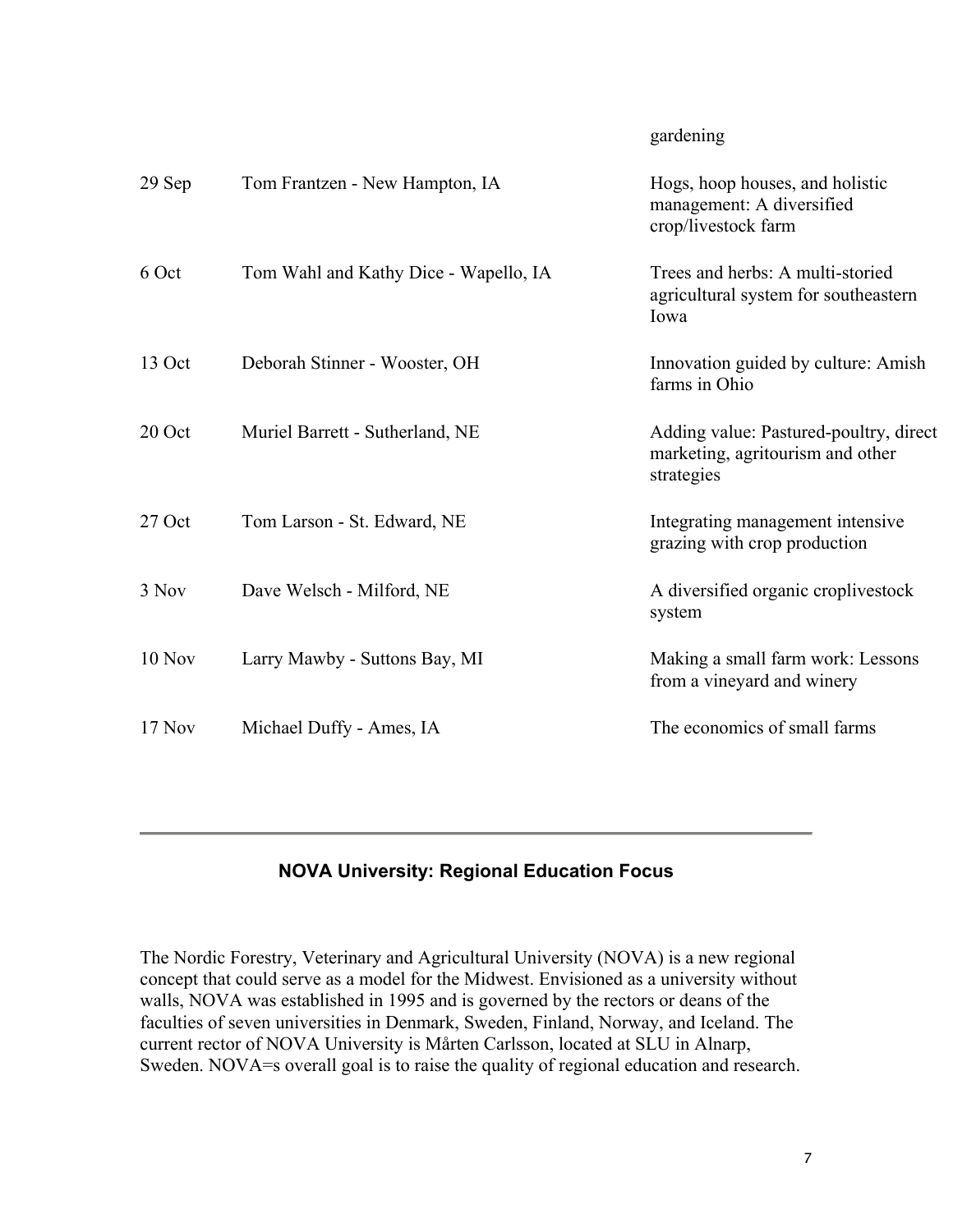Visions of NOVA members include pooling human resources and facilities to achieve mutual goals in ways that would not be possible as individual universities, a challenge similar to that faced in the North Central Region of the U.S. More detailed visions for NOVA include increased mobility of students and faculty among Nordic agricultural universities, joint postgraduate courses, coordinated research programs, and division of responsibility on topics no single country could maintain or finance alone. A new dimension is advancing international cooperation with the Baltic countries (Estonia, Latvia and Lithuania), with European Union countries, and with the developing world.

The NOVA postgraduate school builds on a long tradition of Nordic research courses. In plant breeding, these courses have been held each year since 1975; the first course in a Baltic country (Estonia in 1997) focused on breeding crops for sustainable systems. Each year 10 to 12 courses are held on specific topics including three PhD short courses from 1995 to 1997 on ecological agriculture. To facilitate student mobility, resident courses from all NOVA universities are now open to all postgraduate students within the region. There are plans for a newly proposed MSc in Arctic Agriculture and Rural Development for the region. Charles Francis (CSAS director on professional development leave) is the first visiting NOVA professor; he is spending one year in the region working with colleagues to plan a curriculum and teach courses on ecological agriculture.

Mobility for undergraduate students has been hampered by rigid prerequisites and course requirements in each country. Credit and tuition problems have been resolved, and programs are being planned to include short courses and summer courses, one-semester course packages, courses toward the master=s degree, and developing a full study program that will involve multiple universities. NOVA is cooperating closely with two European educational initiatives: AErasmus $\omega$  and the follow-up ASocrates $\omega$  program. Current projects for undergraduates are in horticulture, agricultural engineering, and veterinary medicine. There are still many problems to solve, but good progress has been made in some areas.

A new NOVA program has been established with the Baltic agricultural universities. The goal is to integrate educational programs and promote close collaboration among universities that share the same ecoregion and common future. There is a focus on sustainable use of natural resources, food production, rural development, and environmental protection. Sharing library services and intensive short courses are two of the initial cooperative activities.

Agroecozones know no political boundaries. In times of scare finances for research and education, it makes perfect sense to pool resources to help meet common goals. The North Central Institute for Sustainable Systems has been working toward similar goals for our Midwest region since 1996. We need to recognize the interdependence of both farmers and researchers in similar ecozones, and build efficient organizations that will engender public support and promote practical education for the future. NOVA University provides us with one such model.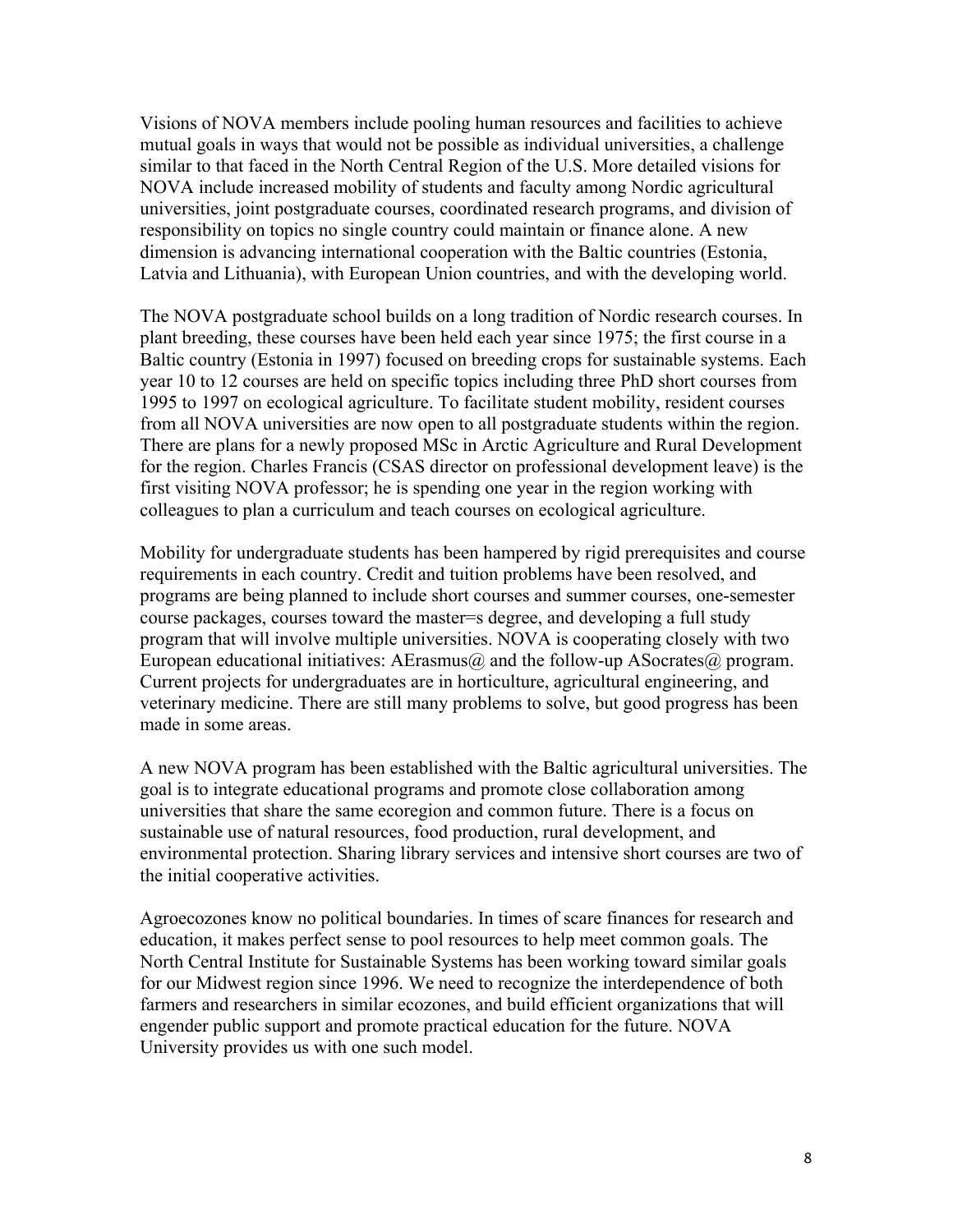#### **Integrated Farm Update:**

#### **Accumulation of Residual Nitrate Beneath Corral Areas**

Two cattle corrals that have been used continually during 1992-1997 were sampled to determine residual nitrate levels below the surface. One area has been used by calves (500 lbs) during grazing of irrigated corn stalks or soybean stubble for a two-month period each winter. The other area was used as a watering area for cows during winter grazing of corn stalks.

In the area the calves used, soil samples were taken (to a depth of 5') in the spring of 1997 following winter grazing of corn stalks and soybean stubble. Samples were also taken in each corn and soybean field as a check. An average of 74 calves each winter have grazed on this field and used the corral area. Samples taken on the corn stalk corral area indicated a soil nitrate level of 408 lbs/acre compared to 155 lbs/acre for the control taken in the stalk field. Nitrate level below the corral area in the soybean stubble was 334 lbs/acre compared to 160 lbs/acre in the control soybean stubble field. In the spring of 1997 corn was planted in the soybean corral area, following application of 200 lbs/acre of nitrogen (N), and soybeans were planted in the non-fertilized corn corral area. Soybeans have been shown to be good scavengers of N from the soil. Following harvest in November 1997, samples were taken in the same areas as in the spring. Results show soil nitrate levels of 188 lbs/acre following soybeans in the corral area and 69 lbs/acre in the control. Thus soybeans were successful in reducing nitrate levels in the soil. In the corn corral area, soil nitrate levels were 195 lbs/acre, compared to 176 lbs/acre in the control. Soil nitrate levels were reduced 140 lbs (42%) in the corral area even after application of 200 lbs N fertilizer. Nitrate levels for the control area in the corn stalks in the fall were similar to the spring.

In the area used by the cows, soil samples were taken in November 1997 in the watering area following corn grain harvest. An average of 100 cows each winter used this watering area for a two-month period. Check plots on each side of the watering area were sampled to determine nitrate levels. Results indicate an average nitrate buildup of 104 lbs/acre in the watering area. There were 175 lbs/acre nitrate in samples 25' out from the watering tank, 33 lbs/acre 75' out, and 61 lbs/acre 100' out. Average nitrate levels were increased 43 lbs (70%) in the watering area compared to the control, and 114 lbs (187%) in the samples 25' out.

These results indicate that nitrate can build up in a corral area in a stalk field if the same area is used continuously for several years. If large numbers of cattle use a substantial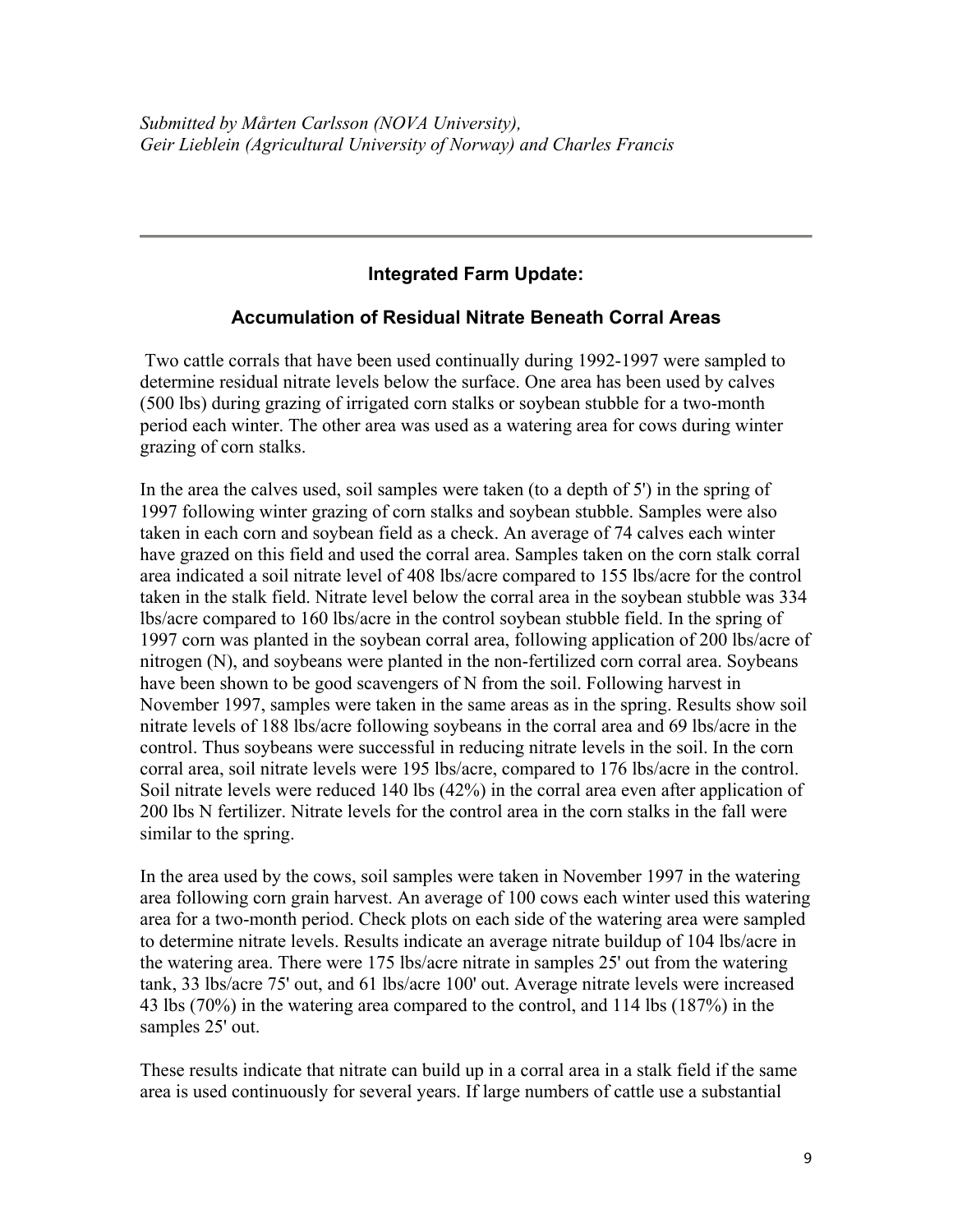area of a field, it may be advisable to sample this area separately to determine soil nitrate levels and thus the crop needs. Grid sampling and the use of variable rate fertilizer application may be advisable, especially to reduce N application rates in the corral areas.

*Submitted by Gary Lesoing* 

#### **NCR SARE Releases Priority Areas**

 Priority areas for the 1999 North Central Region Sustainable Agriculture Research and Education preproposals are on the Web at http://www.sare.org/san/ncrsare/news/priority99.html or contact the NCR SARE office, 402-472-7081, sare001@unlvm.unl.edu. Preproposals are due on September 11, 1998.

#### **Coming Events**

Contact CSAS office for more information.

#### **1998**

Sep. 9-10 B Thompson On-Farm Research Field Day, Boone, IA

Sep. 10-11 B The Performance of State Programs for Farmland Retention: A National Research Conference, Columbus, OH

Sep. 14-17 B Nebraska Rural Institute, Ogallala, NE

Oct. 4-7 B North American Conference On Enterprise Development Through Agroforestry, Minneapolis, MN

Nov. 4-5 B National Ground Water Association Animal Feeding Operations and Ground Water: Issues and Impacts Conference, St. Louis, MO; http://www.ngwa.org/whatsnew/afo.html

Nov. 8-11 C New Crops & New Uses: Biodiversity & Agricultural Sustainability, Phoenix, AZ; http://www.hort.purdue.edu/newcrop/announce/symposium.html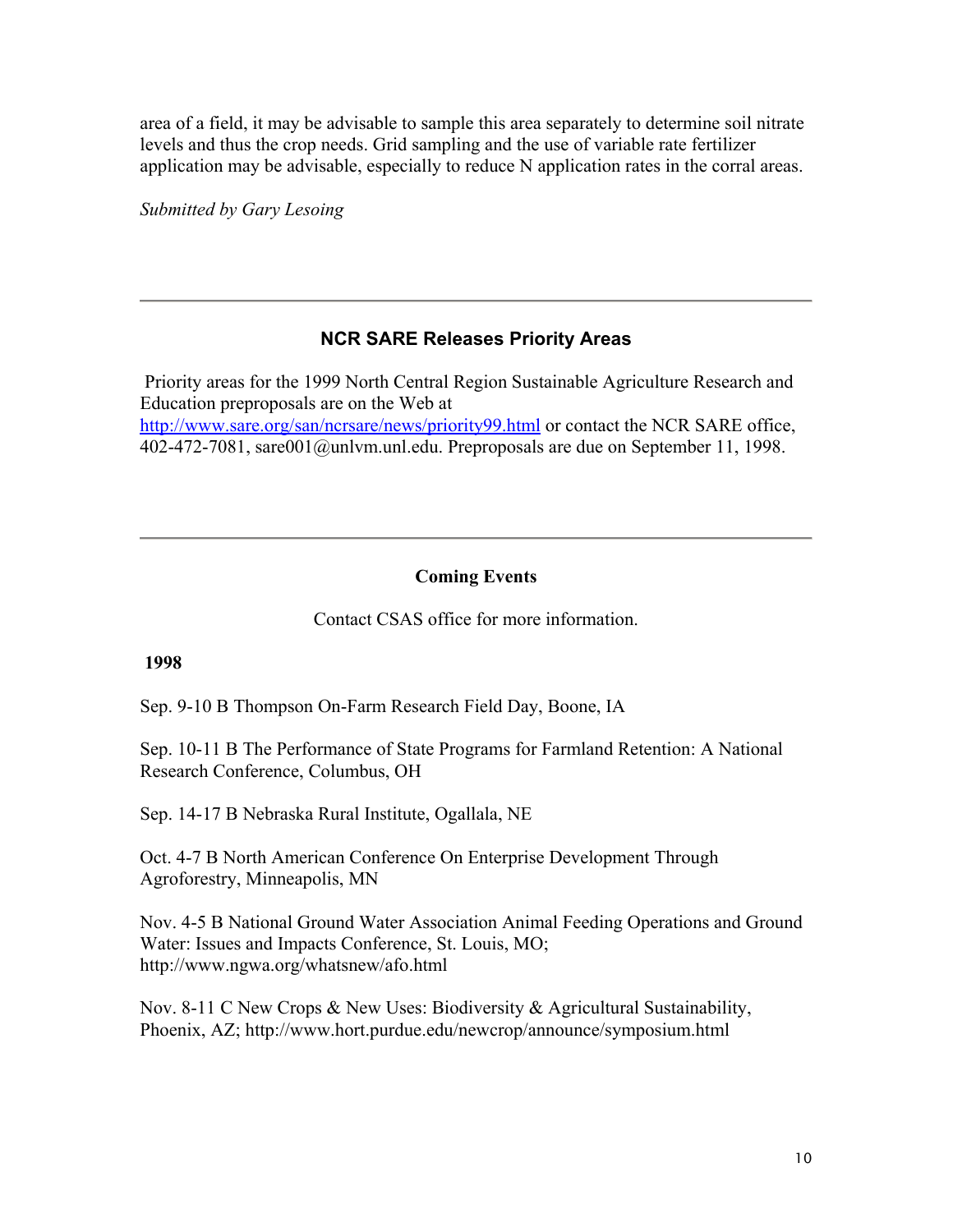Nov. 16-21 C 12th International Federation of Organic Agriculture Movements (IFOAM) Scientific Conference and General Assembly, Buenos Aires, Argentina; http://ecoweb.dk/ifoam/conf/conf98/

Nov. 23-27 B First International Agronomy Congress - Agronomy, Environment, and Food Security for 21st Century, New Delhi, India

Nov. 29 - Dec. 4 B AFSRE 15th Symposium - Rural Livelihoods, Empowerment and the Environment: Going Beyond the Farm Boundary, Pretoria, South Africa

Dec. 10 B Conference - Farming Profitably in a Changing Environment, Urbana, IL

#### **1999**

Jan. 8-9 B Great Plains Regional Vegetable Conference, St. Jo, MO

Jan. 21-22 B Farm Marketing into the Next Millenium - joint conference of the North American Farmers= Direct Marketing Association and the Great Lakes Vegetable Growers Convention, Grand Rapids, MI

June 12-16 B 6th Conference on Agroforestry in North America: Sustainable Land-Use Management for the 21st Century, Hot Springs, AR (call for papers deadline Oct. 1, 1998) tclason@agctr.lsu.edu; http://www.missouri.edu/~afta/Sixth\_Conf.html

June 14-16 B XXVIII International Congress Work Sciences in Sustainable Agriculture, Horsens, Denmark; http://www.sp.dk/~cgs/ciosta/

#### **Did You Know**

 In June Prince Charles, who owns an organic farm, called for a public debate on the merits of allowing genetically engineered food to be grown in Britain.

The Center for Sustainable Agricultural Systems bimonthly newsletter is currently available free in hard copy to U.S. addresses. Current and back issues, along with other sustainable agriculture information is also available on our Web page: http://www.ianr.unl.edu/ianr/csas/

For comments or questions, or to be added to the mailing list for hard copy,